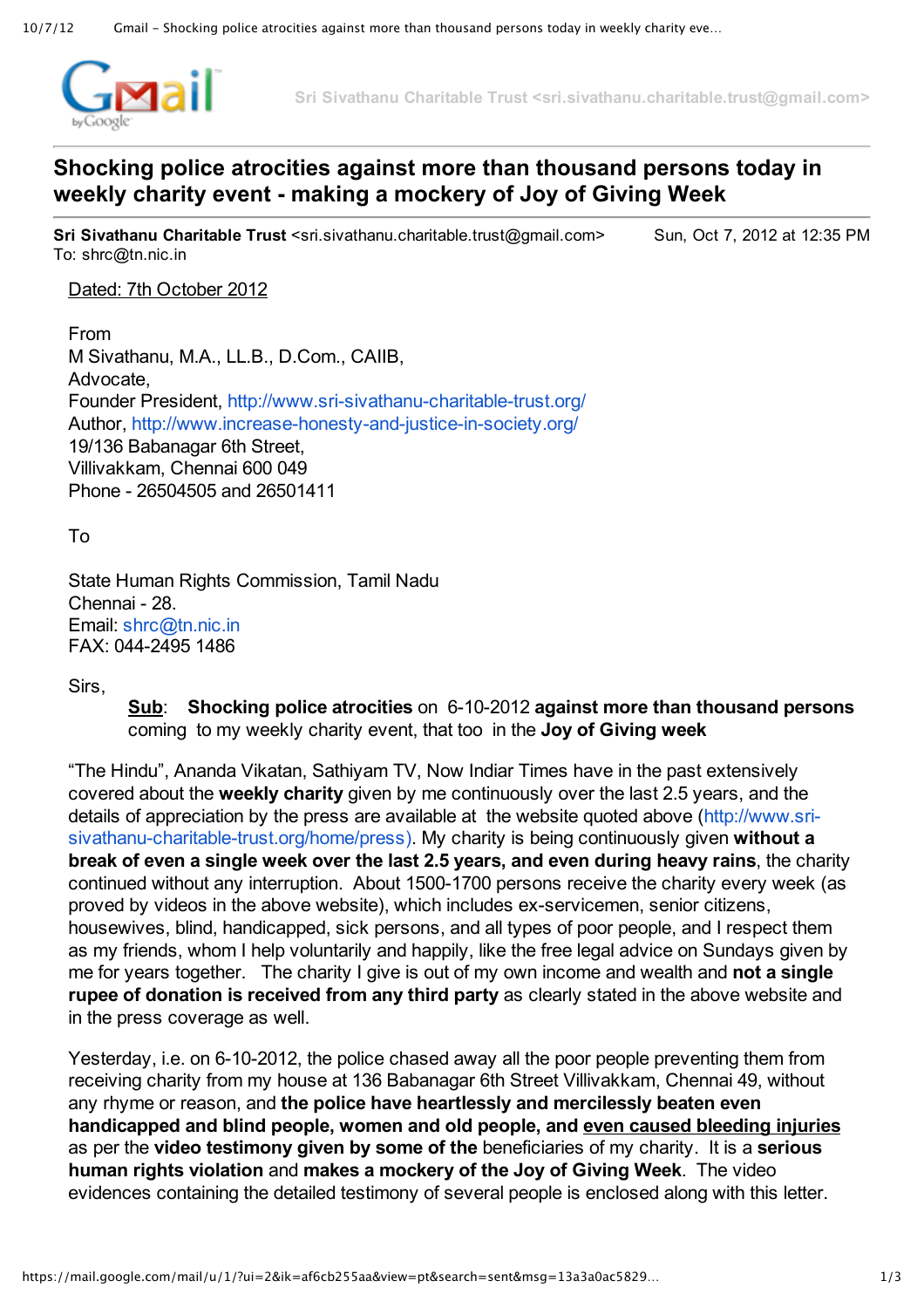As a result of this **merciless and brutal beating** and chasing away of the beneficiaries of charity by the police, only 269 people showed up yesterday until 6pm (compared to 1643 who came last week, and 1715 the week before). Only 22 handicapped and blind people showed up today as against 316 last week and 377 the week before that. Out of the total 269 who came this week, more than 200 came only in the afternoon (**as against the normal charity time of 8 AM to 11 AM regularly on all other saturdays)** that too in fear and in small groups, and the remaining more than 1400 people should have run away in fear -- thus in order to beat and send back the remaining 1500 people, it is obvious that **a large number of policemen should have been deployed** (also confirmed by the video testimonials), which is a co-ordinated attack against **poor people by the police force.**

It is a **serious and audacious crime against humanity** that too in a charity given by an enlightened senior citizen and advocate who is a noted philanthropist appreciated by aforesaid reputed magazines/newspaper/TV etc. that too in the Joy of Giving Week, that too without any intimation, any provocation, any justification or any rhyme or reason especially in a charity that is continuing continuously every week for the last 2.5 yrs as evidenced by the weekly videos in the website: (http://www.sri-sivathanu-charitable-trust.org/home/gallery)

List of video testimonies by several affected people proving the brutal and merciless beating by the police

[http://www.youtube.com/watch?v=X2Lu\\_dOdOAs](http://www.youtube.com/watch?v=X2Lu_dOdOAs)

<http://www.youtube.com/watch?v=WEolkxVTOO8>

<http://www.youtube.com/watch?v=tRd6qTx8LLQ>

[http://www.youtube.com/watch?v=un24khQ8\\_po](http://www.youtube.com/watch?v=un24khQ8_po&feature=plcp)

<http://www.youtube.com/watch?v=n5YuoqwQMx8>

<http://www.youtube.com/watch?v=B22XbveLW5o>

<http://www.youtube.com/watch?v=Hxu2CkBHy0I>

<http://www.youtube.com/watch?v=cxpi1zB8Kgc>

[http://www.youtube.com/watch?v=JKu3LlQpLXc](http://www.youtube.com/watch?v=JKu3LlQpLXc&feature=plcp)

<http://www.youtube.com/watch?v=1ksroNbezTU>

<http://www.youtube.com/watch?v=cxpi1zB8Kgc>

http://www.youtube.com/watch?v=4hjQDndVa-Y

[http://www.youtube.com/watch?v=XaH3lra3tg0](http://www.youtube.com/watch?v=XaH3lra3tg0&feature=plcp)

[http://www.youtube.com/watch?v=v4R7PLHXFok](http://www.youtube.com/watch?v=v4R7PLHXFok&feature=plcp)

<http://www.youtube.com/watch?v=2mw6pP2E5eY>